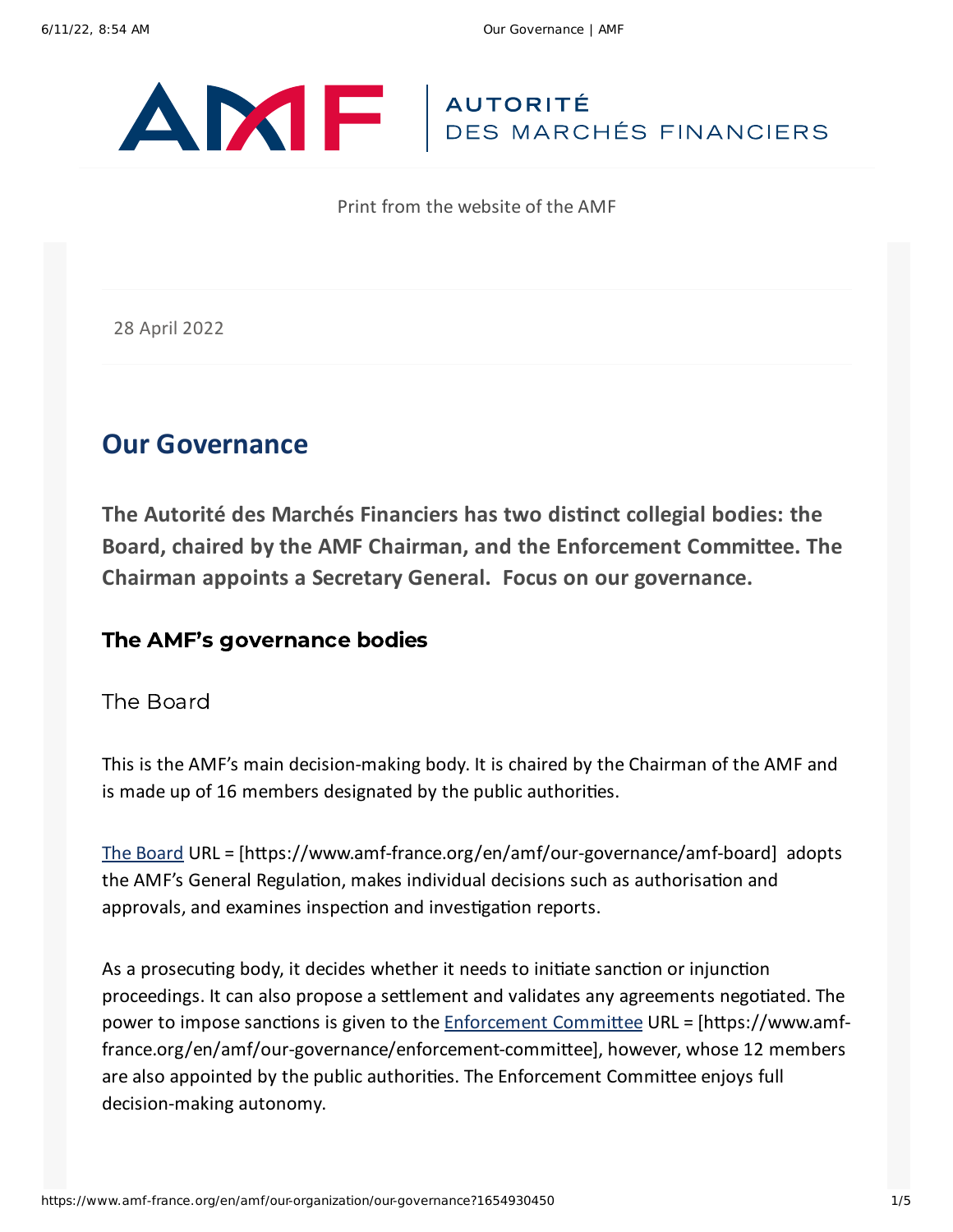#### 6/11/22, 8:54 AM Our Governance | AMF

The Board adopts the AMF's budget and approves its financial statements. It defines the employment conditions and staff remuneration.

# Chairman

The Chairman is appointed by a presidential decree for a fiveyear, non-renewable term.

The Chairman is the ordering party for revenue and expenditure.

He or she is empowered to act on behalf of the AMF before any court or tribunal and represents the AMF in all civil proceedings.

The Chairman may, after seeking the Board's opinion, appeal against a decision by the Enforcement Committee.



*Robert Ophèle, Chairman*

AMF employees are placed under the authority of the Chairman, who exercises the powers of "chief executive officer' for the application of the Labour Code.

Each year, the Chairman submits the AMF's annual report to the President of the Republic, the Presidents of the National Assembly and Senate, and may be interviewed by Parliament on topics relating to financial regulation

# Secretary General

The Secretary General is appointed by the Chairman and is responsible for the running and coordination of the AMF's staff, under the authority of the Chairman.

It is the Secretary General who decides whether to open investigations and inspections, and gives authorisation to the investigators. The Secretary General negotiates and signs out-ofcourt settlement agreements.

The Executive Committee

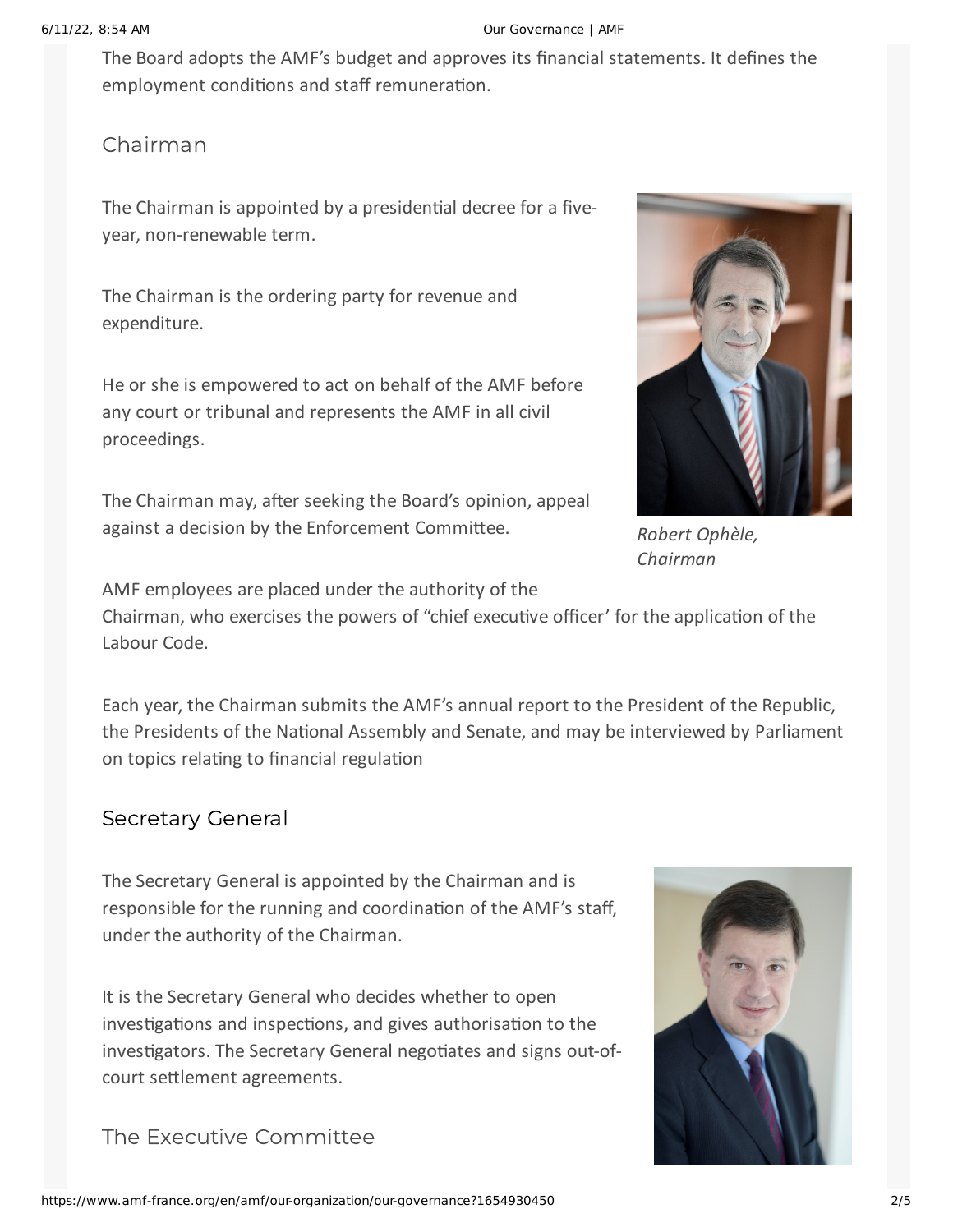#### 6/11/22, 8:54 AM Our Governance | AMF

The Executive Committee is the governing body of the AMF's departments. It is chaired by the Chairman of the AMF and brings together the complementary perspectives that are

*Benoit de Juvigny, Secretary General*

essential for the decision-making process to enable that the AMF's operational and strategic objectives are achieved in a consistent and coordinated manner.

In this respect, it handles proposals that will be made to the Board concerning the AMF's general strategy, the annual application of this strategy and the annual supervisory priorities as well as the AMF's budget (operating and investment). It also deals with the AMF's human resources policy issues (allocation of employees according to the strategic orientations, appointment of senior executives other than Executive Committee members) and deals with issues related to the proper organisation and smooth functioning of the Authority, the supervision of its activities with the process for identifying, managing and controlling the main risks.

The Executive Committee meets once or twice a month and discusses an agenda drawn up from proposals sent to it by its members. It also holds a seminar once or twice a year to assess its functioning and to examine the challenges facing the AMF.

### Management Committee

The Management Committee meets once every month with all the AMF Departments and functional managers to discuss the main challenges facing the institution at the time of the meeting, the main orientations adopted by the Chairman and the Board as well as defining projects for the AMF.

Acting as an intermediary for the Executive Committee, it plays a role of coordination and sharing. For example, it reports on the Board's debates and decisions that are the most defining and crucial for the AMF, topics addressed by the Executive Board and decisions arising thereof, information about the AMF's operations (for example, human resources issues, relations with employee representative bodies and IT projects). It also presents questions relating to the economic context and changes in financial risks and significant events that could have consequences for regulated entities as well as innovation monitoring.

## Internal Audit

The Internal Audit Department helps the AMF to achieve its objectives by assessing its risk management, audit and governance processes systematically and methodically. It makes recommendations for making them more efficient.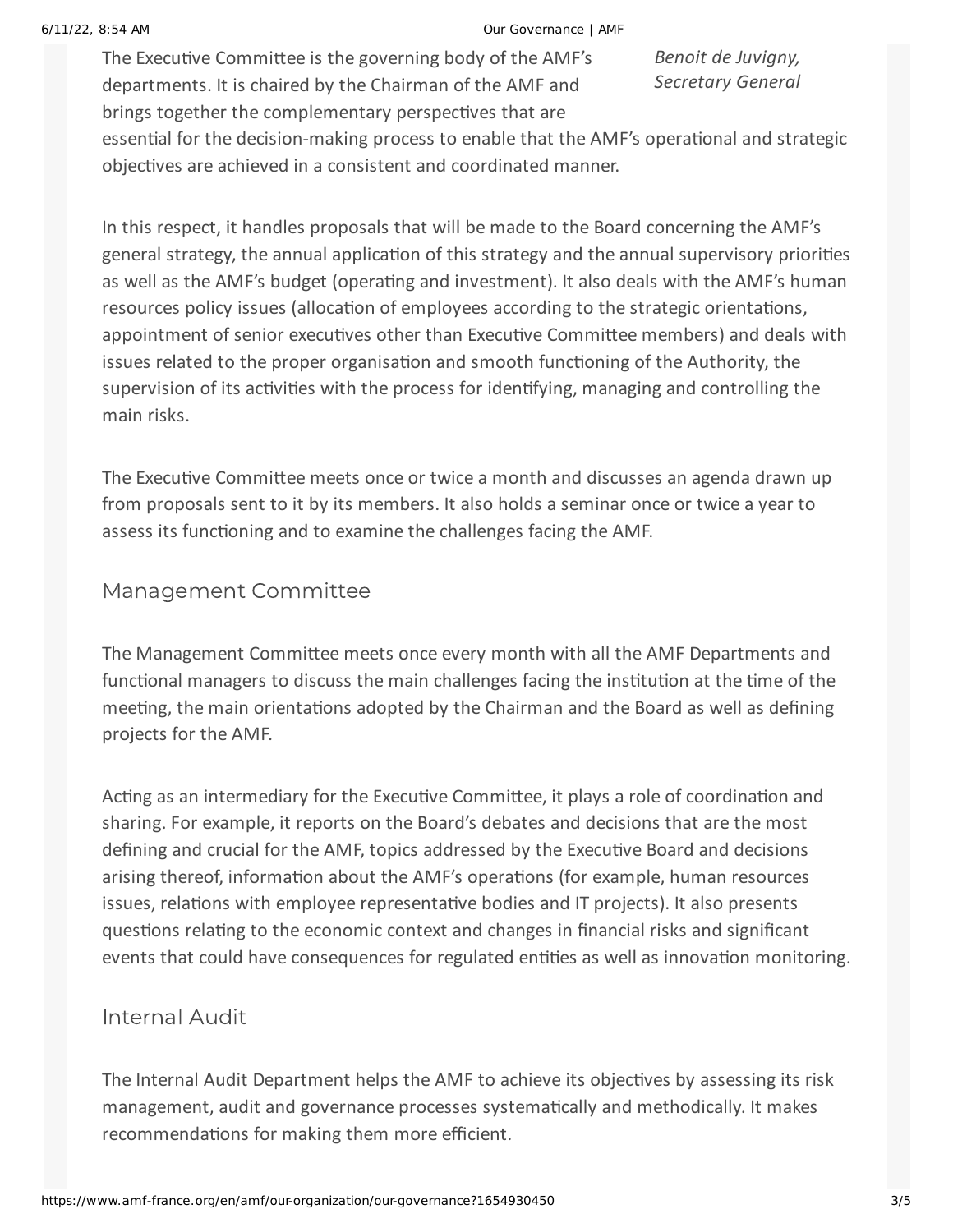#### 6/11/22, 8:54 AM Our Governance | AMF

The Internal Audit Directorate is committed to supporting the AMF's transformation by linking its activities to the objectives of the strategic plan and the main related risks. In carrying out its remit, The Internal Audit Directorate pays special attention to the opportunities and risks inherent to the digitalisation of processes and the adoption of new technologies.

Commissions and the Scientific Advisory Board

The AMF is supported by five Consultative [Commissions](https://www.amf-france.org/en/amf/our-governance/consultative-commissions) URL = [https://www.amffrance.org/en/amf/our-governance/consultative-commissions], each comprising about twenty experts. Their mission is to inform the Board's decisions on changes to regulations or policies.

It also relies on the Climate and Sustainable Finance [Commission](https://www.amf-france.org/en/amf/our-governance/climate-and-sustainable-finance-commission) URL = [https://www.amffrance.org/en/amf/our-governance/climate-and-sustainable-finance-commission], which was created in July 2019, to help it carry out its regulatory and supervisory mission on issues related to sustainable finance.

Lastly, a [Scientific](https://www.amf-france.org/en/amf/our-governance/scientific-advisory-board) Advisory Board URL = [https://www.amf-france.org/en/amf/ourgovernance/scientific-advisory-board]composed of recognised experts from the academic and financial fields supports the AMF's study and strategic monitoring remit.

**Organisation chart**

Organisation chart

[Download](https://www.amf-france.org/sites/default/files/private/2022-04/Organigramme%20g%C3%A9n%C3%A9ral%20anglais%20Avril22.pdf) content

Keywords **[INSTITUTIONAL](https://www.amf-france.org/en/recherche/resultat?form=global&key=Institutional&sort%5Bfield%5D=date&sort%5Bsort%5D=DESC)** 

ON THE SAME TOPIC

[Subscribe](https://www.amf-france.org/en/subscriptions-rss-feeds) to our alerts and RSS feeds